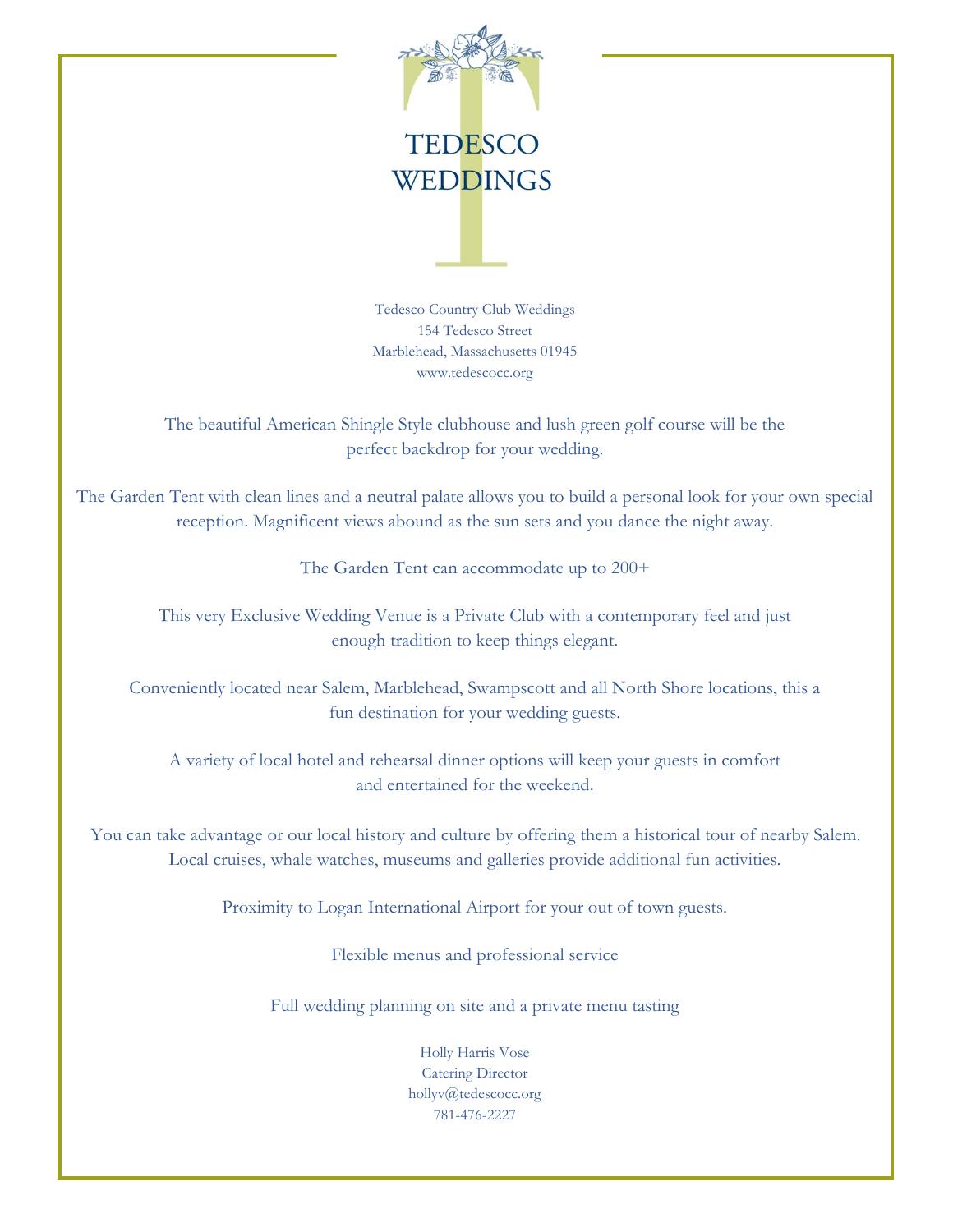

## **COCKTAIL HOUR**

### **Passed Hors d'oeuvres for 1 hour / per person**

**Cold** Wedge Salad Spears, Bacon, Bleu Cheese Dressing

Marinated Mushroom, Goat Cheese Crostini

Bruschetta with Tomato, Local Mozzarella, Basil Pesto, Aged Balsamic Drizzle

Tuna Tartare, Wasabi Aioli, Pickled Ginger

Jumbo Shrimp Cocktail

Chilled Prime Rib Crostini, Horseradish Spread, Chives

**Hot** Buffalo Chicken Bites, Bleu Cheese Dip

Crispy Arancini, Pesto or Marinara Crispy Mushroom Arancini Crispy Prosciutto and Pea Arancini

**Hot (continued)** Chicken Satay, Peanut Sauce

Bacon wrapped Scallops

Petit Crab Cakes, Sriracha Aioli

Chicken or Coconut Shrimp, Sweet Chili Sauce

Warm Ricotta Crostini, Honey, Almonds

House-made Falafel, Tzatziki Sauce

Chickpea "Fries," Harissa Aioli, Fried Herbs

Fried Meatballs, Marinara Sauce

Lamb Lollipop, Harissa

Tenderloin Crostini, Mushroom Duxelles, Fried Garlic

### **Stationary Hors d'oeuvres**

Vegetable Platter Fresh Cut Garden Crudités with assorted Dips

Fresh Fruit Platter Assorted Seasonal Fresh Fruits and Berries

Gourmet Cheese Platter International and Domestic Cheese with assorted Gourmet Crackers

Mediterranean Platter Olives, Whipped Feta Cheese, Hummus, Tabbouleh, Crudités and Pita

Charcuterie Platter Sliced Artisanal Meats, Pickles, Mustards and Breads

House-made Chips and Dips House-made Potato Chips with choice of Onion Dip or Spicy Chicken Dip

Guacamole Bar Guacamole, Pico de Gallo, Queso Fresco, Jalapenos, Cilantro and Tortilla Chips

> Raw Bar Custom and Market Pricing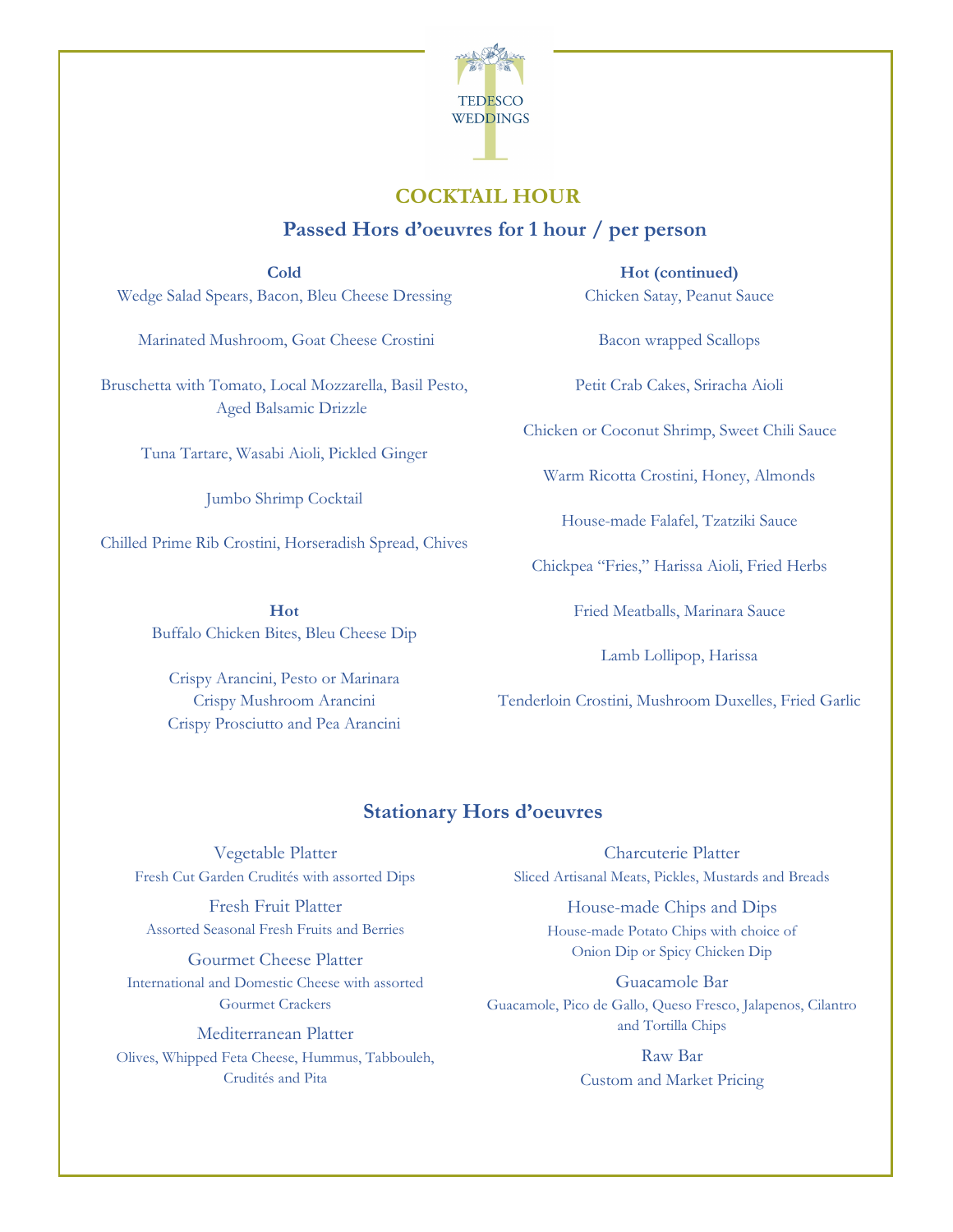

### **DINNER**

### **Plated**

(choose two proteins and one vegetarian)

**(entree count must be provided 10 days prior to the wedding)**

Choice of one Salad

Warm Rolls and Butter

Choice of two Sides

Coffee, Tea and Decaf

### Filet Mignon

7 oz., Brandy Peppercorn Sauce or Port Wine Demi Glaze

> Faroe Island Salmon Tomato Caper Relish

> > Haddock

Buttered Cracker Crumbs

Statler or Boneless Chicken

Roasted, Picatta, Marsala

Seared Halibut

Lemon Beurre Blanc

Swordfish Loin

Tomato Caper Relish

Vegetarian or Vegan

Discuss Custom Options with Chef

#### **Buffet**

Entree (choose two proteins and one vegetarian)

**(guest count must be provided 10 days prior to the wedding)**

Choice of one Plated Salad

Warm Rolls and Butter

Choice of two Sides

Coffee, Tea and Decaf

Sliced Tenderloin or Prime Rib

Chicken

Haddock

Salmon Vegetarian

Vegan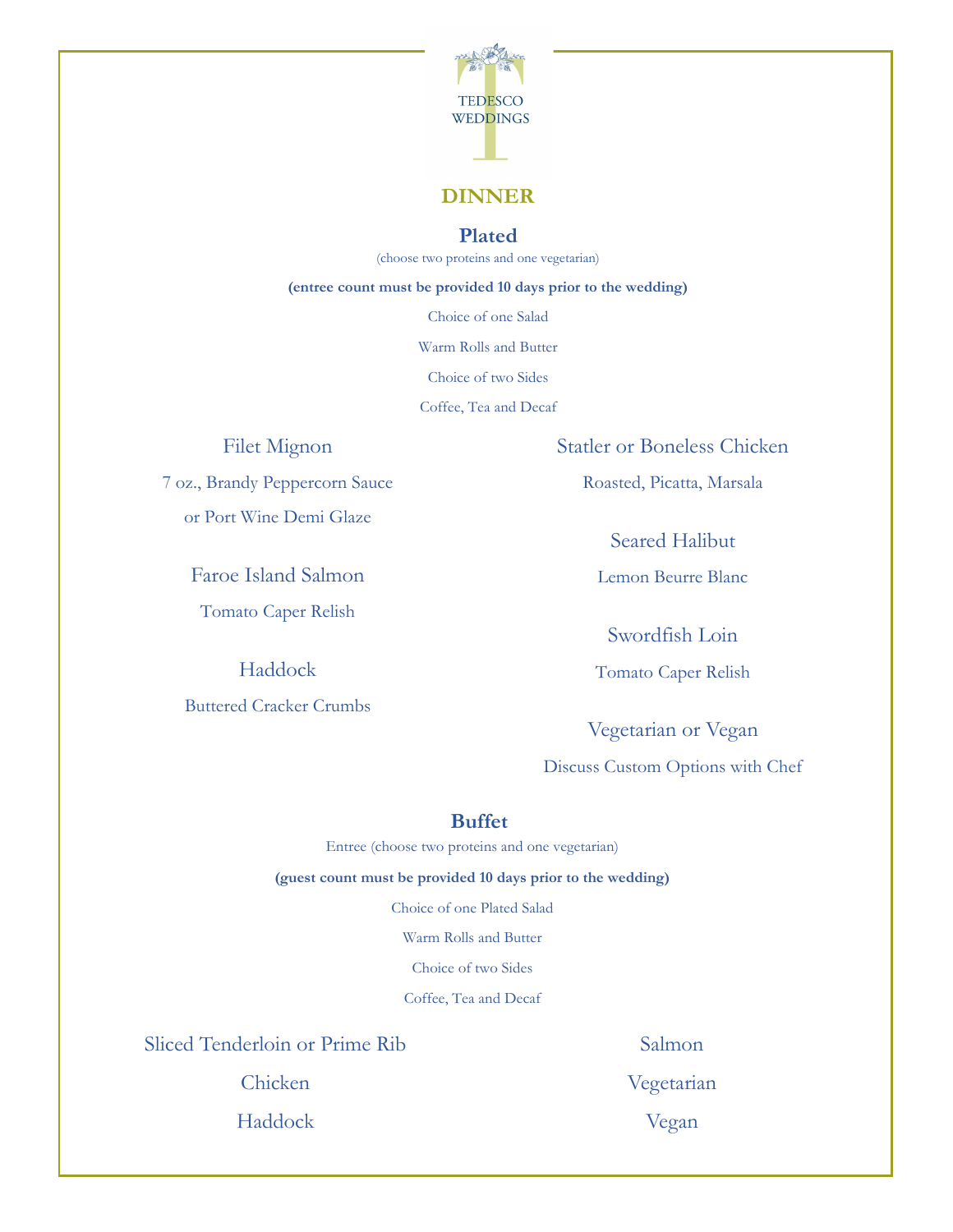

## **DINNER**

### **Salads - Choose One**

Caesar Salad

Mixed Greens Garden Salad

Baby Kale Salad

Goat Cheese, Candied Nuts

Greek Salad

 chopped Romaine, Onion, Feta, Olives, Tomatoes, **Cucumbers** 

## **Sides - Choose Two**

Roasted Cauliflower

Broccolini

Green Beans with Tomato, Garlic

Roasted Asparagus

Roasted Red Potatoes with Garlic, Herbs, EVOO

Mashed Potatoes

Roasted Baby Heirloom Carrots

Grilled Summer Squash

Wild Rice Pilaf

# **LATE NIGHT**

Assorted Pizza

Grilled Cheese

with Tomato Soup Dippers

Sliders and House made Chips

Cookies and Milk

## **CUSTOM MENUS WELCOMED**

Wedding cake must be from a Board of Health Licensed Facility.